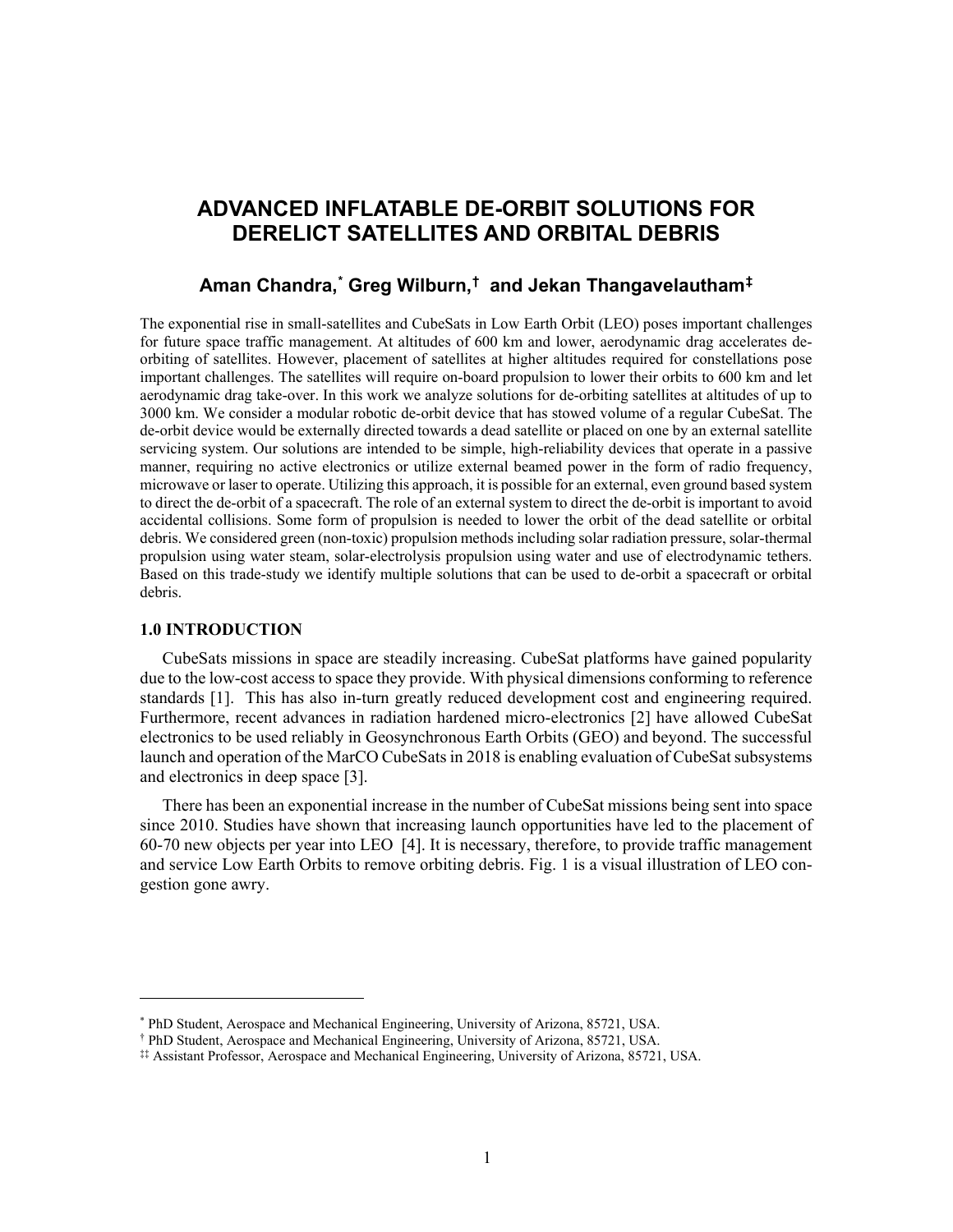

Fig. 1. Artist's impression of growing debris

The most popular strategies for orbit servicing include Active Debris Removal (ADR) and On-Orbit Satellite Servicing (OSS) [5]. Both methods faces increased mission complexity, cost and logistics. Constraints imposed by limited volume and mass available on CubeSats makes them unfeasible. A far more efficient strategy is to design an orbital system capable of de-orbiting and 'selfservicing' at the end of the mission. CubeSats in Low Earth Orbit encounter aerodynamic drag leading to orbital decay over time resulting in burn up and disposal in the Earth's atmosphere. For altitudes above 500 km, however, atmospheric density reduces significantly.

This could lead a CubeSat to remain in orbit beyond 25 years, the current mandated limit for orbit lifetimes. Increasing encountered drag for small satellites is key to reducing their orbital lifetimes. Thrusters have been used to provide propulsive deceleration. In the case of CubeSats, however, including a propulsion system and allocating a considerable volume for propellant may not always be practical. This leads us to deployable structures as an alternative to achieve required aerodynamic drag. Among deployable structures, inflatable gossamers offer the highest packing efficiency. Such structures are ultra-light and offer very high deployed surface to mass ratios. Additionally, they can be scaled to sizes in the order of meters. These attributes make it possible to achieve low ballistic coefficients with inflatables. Table 1 shows a comparison of various deployable technologies for braking.

| <b>Braking technology</b> | Mass/ unit surface<br>area (kg) | Packing ratio | <b>Drag</b><br>$co-$<br>efficient | <b>Ballistic</b> co-<br>efficient (Pa) |
|---------------------------|---------------------------------|---------------|-----------------------------------|----------------------------------------|
| Deployable panels         | $0.5 - 0.7$                     | $2:1 - 3:1$   | $2 - 4$                           | $150 - 200$                            |
| Linkage systems           | $0.7 - 1$                       | $5:1 - 8:1$   | $3 - 4$                           | $20 - 100$                             |
| Inflatable gossamers      | $0.06 - 0.2$                    | $15:1 - 20:1$ | $2 - 4$                           | $5 - 20$                               |

Table 1. Comparison of deployable braking technologies

In this paper, we analyze inflatable aerodynamic drag/braking devices. A design strategy is evolved to produce conceptual braking structures compatible with the CubeSat form factor. We also consider tethering technologies that can work in conjunction with inflatable decelerators to provide an efficient solution for debris capture and disposal. We compute the drag co-efficient and ballistic co-efficient of the proposed design to understand expected braking performance. In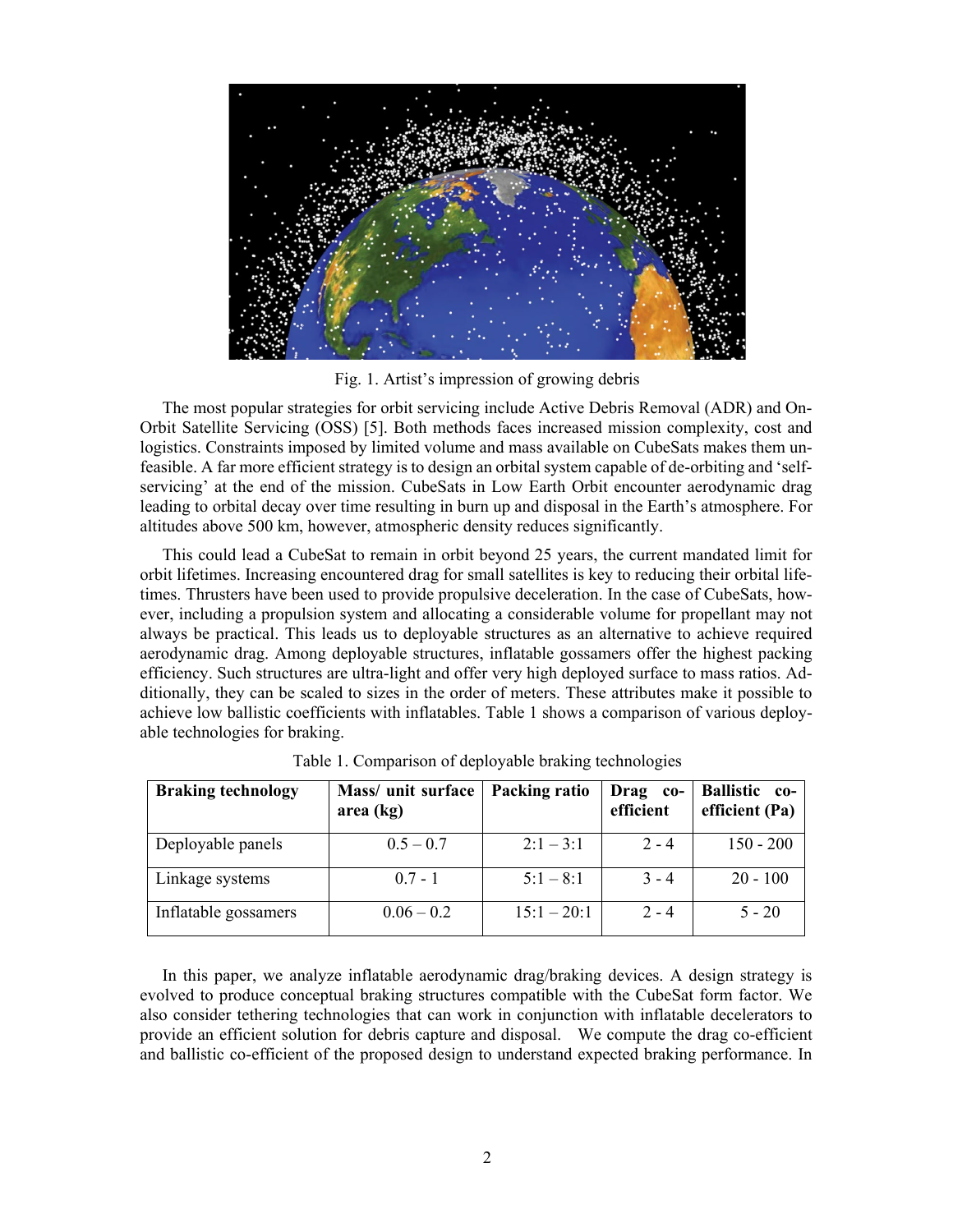the following sections we presented related work, followed by methodology, results, discussion and conclusions/future work.

### **2.0 BACKGROUND**

Inflatable technology has been the subject of investigation since the 1950's. First major success came with NASA's ECHO balloon project [1]. Two inflatable Mylar balloons each spanning several meters in diameter successfully operated in the upper atmosphere over their designated mission spans. This established membrane-based inflatables as a reliable technology in space. Several structural applications have been studied since, varying from gossamer sails, antennas, landing airbags and solar panels [2]. Ruggedized inflatables made of thermal fabrics started being researched for the challenging thermo-structural conditions during atmospheric re-entry. The first inflatable re-entry test was carried out in the year 2000 as a demonstration of inflatable re-entry and descent technology (IRDT) [3]. Structural and thermal performance was observed to be enough to survive atmospheric-entry.

A number of studies have been carried out on inflatable devices to facilitate atmospheric entry. Successful tests were carried out from the inflatable re-entry vehicle experiment (IRVE) in 2006. The purpose of the experiment was to validate aero-shell performance for atmospheric re-entry [4]. While atmospheric entry has received considerable attention, the use of inflatable structures as drag devices has seen much fewer efforts. Andrews Space has developed a prototype that has undergone ground based tests as an inflatable nanosat de-orbit and recovery system for CubeSat payloads [5]. Fig. 3 shows an illustration of their design. Italian concept IRENE [6] is undergoing tests with a spherical cone designs but is intended for much larger payloads. The structural principles towards designing a drag and de-orbit device are fairly-well understood [7]. The critical parameter is the ballistic coefficient of these structures. Lower ballistic coefficients lead to a reduction in mechanical and thermal loads experienced by the structure while achieving higher deceleration rates. This highlights the potential of using large inflatable gossamers that can be packaged into very small volumes for nano-satellite payloads.

Some conceptual studies on inflatable drag devices have been conducted. Among large scale gossamer structures, Global Aerospace Corporation proposed the Gossamer Orbit Lowering Device (GOLD) to de-orbit spent stages and old or derelict satellites [8]. The concept consists of deploying a large inflatable sphere several meters in diameter that offers exceptionally low ballistic coefficients in Lower Earth Orbit. Gossamer sails made of Kapton have also been studied in considerable detail [9]. While sails potentially offer more efficient packing ratios than inflatables, their structural reliability for aerobraking is not well established. While encountering loads due to atmospheric drag, a pneumatic pressure system has been used to provide necessary resistive stiffness. In the case of sails, additional structural re-enforcement is needed which reduces packing efficiency and increases deployment complexity. Pneumatic inflatables have shown robust structural behavior while maintaining ease of scaling into large sizes. The focus of our research is on inflatable structures. Pneumatic inflatable require a gas source. This can be in the form of a compressed gas or gas producing chemical reaction. Inflatables using solid state sublimates as gas sources have shown promising results for Low Earth Orbit operations [10-12].

Tethers and tethering mechanisms have also received limited attention as a device on board a small satellite. Tethers can also be classified as gossamers due to their lightweight construction [3]. However, their structural reliability exists only in tension as they do not possess the ability to resist compressive loads.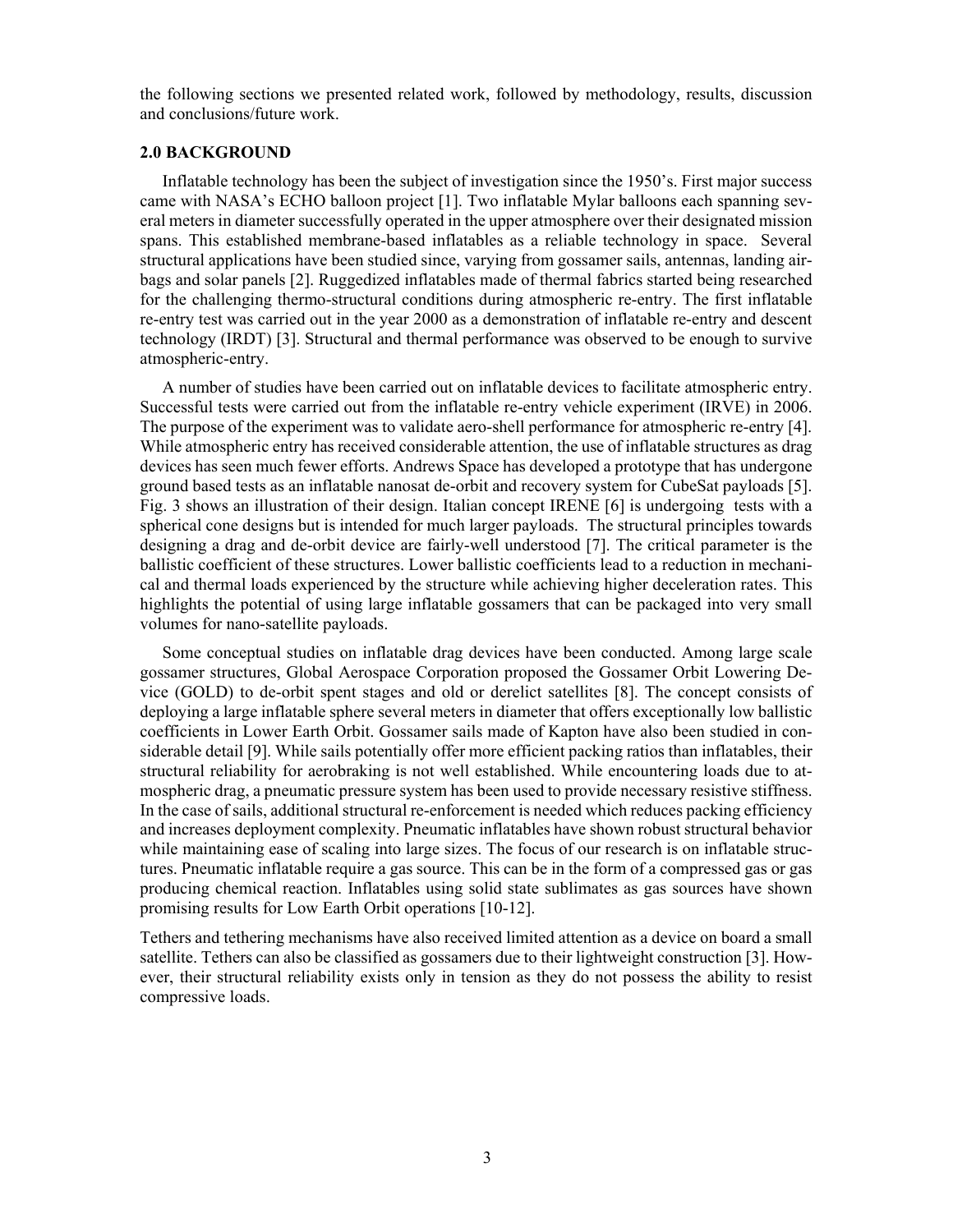## **3.0 CUBESAT DRAG DEVICE DESIGN AND ANALYSIS**

De-orbit performance is proportional to the drag force experienced by the device. As the spacecraft altitude increases, the surrounding atmosphere continues to rarify thereby reducing drag. The effect of height on atmospheric drag is described by (1)

$$
\rho \approx \rho_o e^{-\Delta h'_{h_o(h)}} \tag{1}
$$

The atmospheric density *ρ* at a given altitude and *ρ<sup>o</sup>* at a second altitude with difference in height of *Δh* are related exponentially as shown. *ho(h)* termed as scale height is a function of altitude. We begin by studying the nature of forces encountered towards two major applications. For a circular orbit at altitude *H* above the Earth, the average change in acceleration due to drag is as shown in (2)

$$
\Delta a_{rev} = -\frac{2\pi \rho a^2}{b_c} \tag{2}
$$

To enable atmospheric burn up at 100 km altitude, requires the ballistic coefficient be a function of altitude [13] and can be written as:

$$
b_c = \frac{\left(R_e + H\right)^2 \left(2R_e + H + 10^5\right) \left(H - 10^5\right)}{2\pi\mu\rho \left(R_e + 10^5\right)^2}
$$
\n(3)

We propose designs for aero-braking structures on board CubeSats. Design elements for such systems have been described in detail [17, 18] for rigid structures. We apply similar principles to gossamer membranes. Traditionally, two separate strategies have been developed. One is the design on the support structure and the other is that of the shield that offers resistance and drag. The support truss is designed to transfer aerodynamic drag from the braking shield structure. Fig. 2 shows a schematic diagram of this basic configuration: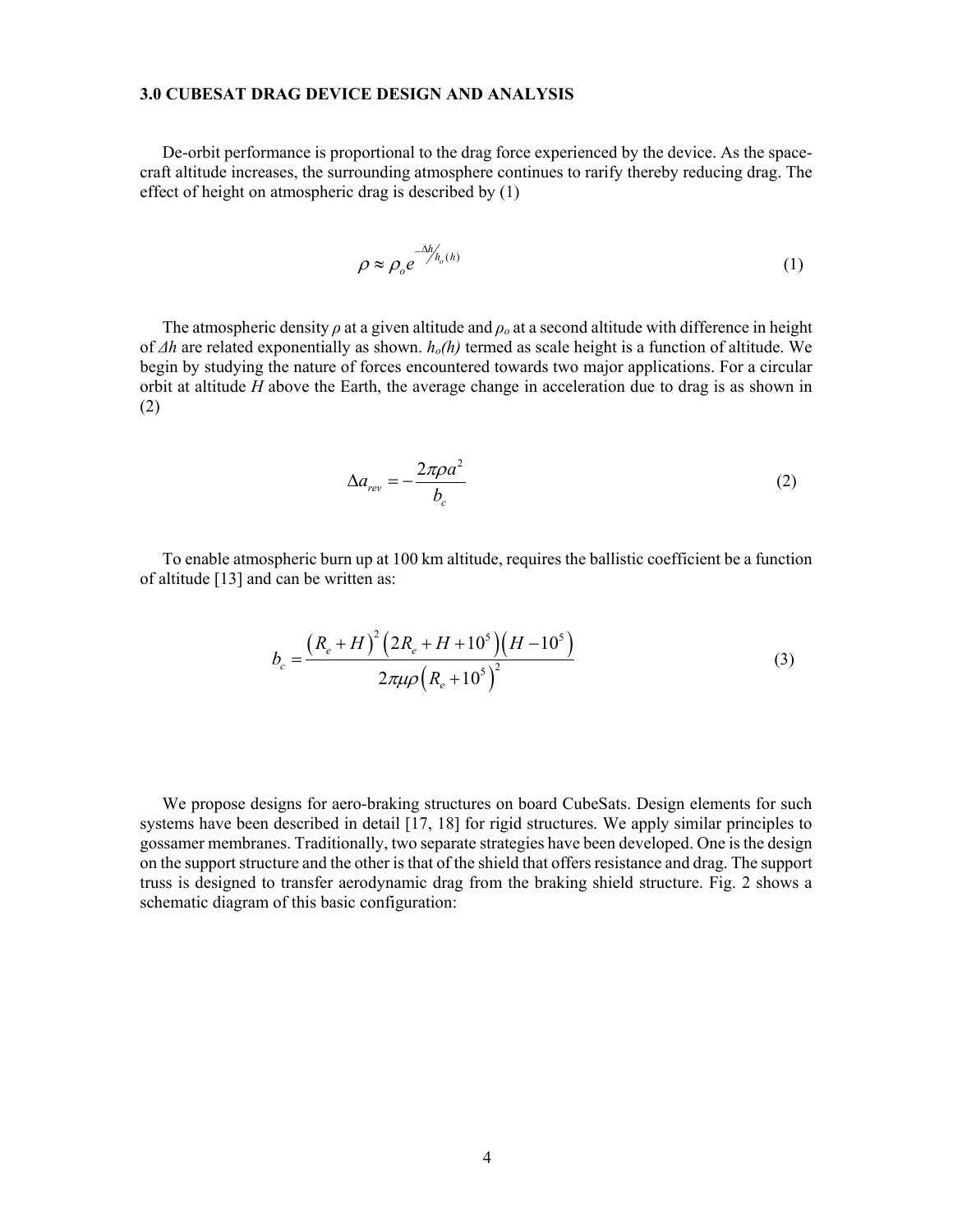

Fig. 2: Structural design configuration

The pressure distribution on the surface of the shield can be assumed to be uniform in nature and is calculated from the aerobrake inertia force due to a constant rate of deceleration. The pressure *p* is given as shown in (4) as:

$$
p = \frac{M_s a}{g A_{ab}}
$$
 (4)

Here *Ms* is the mass of the spacecraft attached to the braking system, *a* is the deceleration rate, *g* is a constant defined by Newton's law as Force = (mass  $\times$  acceleration).  $A_{ab}$  is the area of the aerobraking structure. We extend their methodology to include design of inflatable membrane structural units. Based upon structural function, the aero-braking device consists of a shield and support structure. The fundamental structural sizing equation is a shown below.

$$
w_{\text{max}} = \alpha \frac{qA^4}{D_{HP}}
$$
 (5)

Here *wmax* represents a bound on maximum mass of the structure for achieving a bending stiffness *DHP* for encountered drag force *q* over area *A*. Based on sizing requirements, we propose two spherical cone based structural concepts [13] as shown in Fig. 3 and 4 below: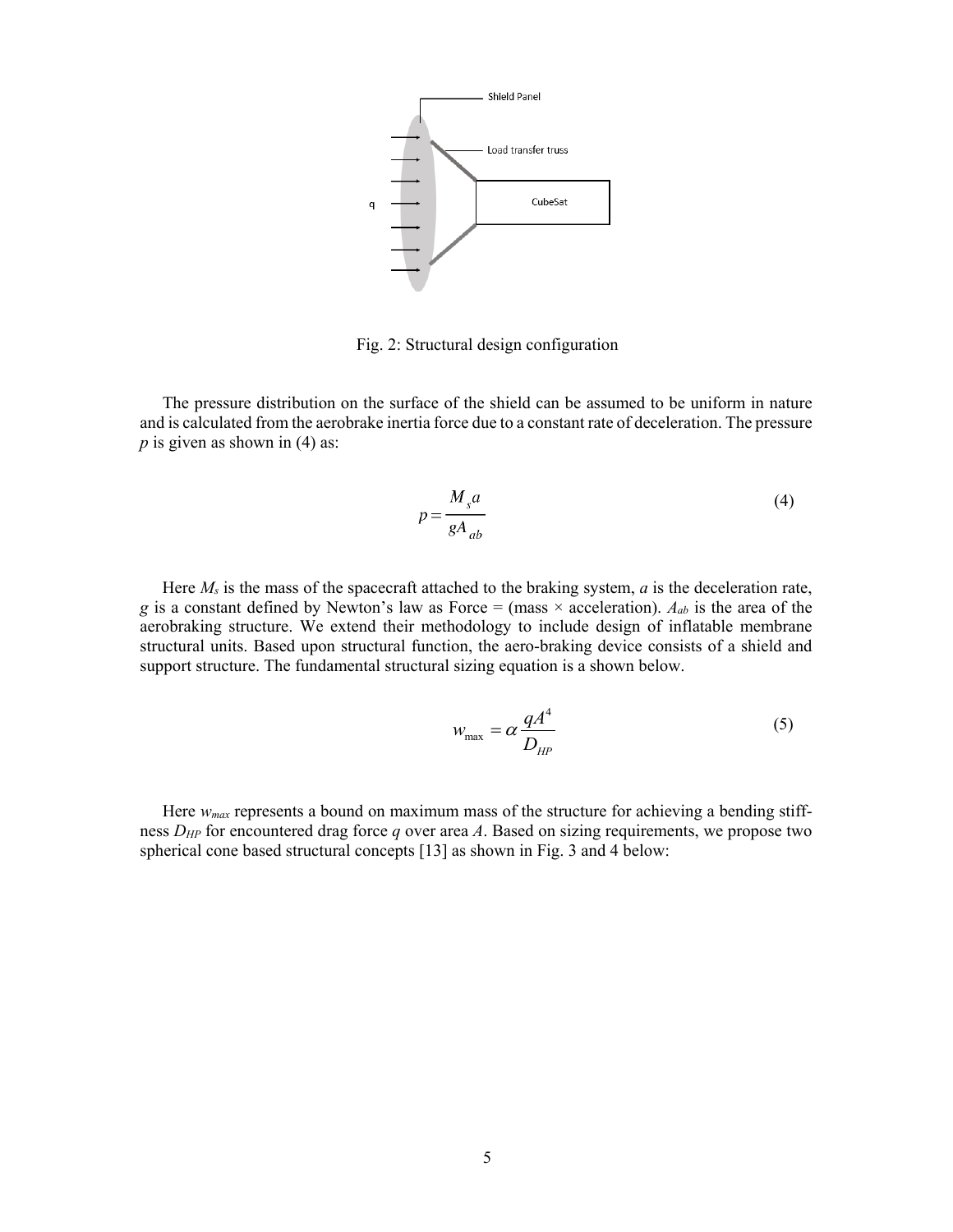

Fig. 3. Concept 1 with spherical inflatable aeroshell



Fig. 4. Concept 2 with toroidal inflatable aero-shell

Our concepts consist of inflatable structural members providing load transfer from a membrane skin. The apex cone acts as rigid support on the other end. The rigidity of the apex is to withstand thermo-structural load concentration at the apex region. Concept 1 uses an assembly of inflatable spheres as support while in Concept 2 that has been replaced by an inflatable toroid.

Aero-braking or de-orbit performance of the inflatable is characterized by estimating its drag co-efficient. The following equation is used to assess the drag co-efficient based on the structure's geometry: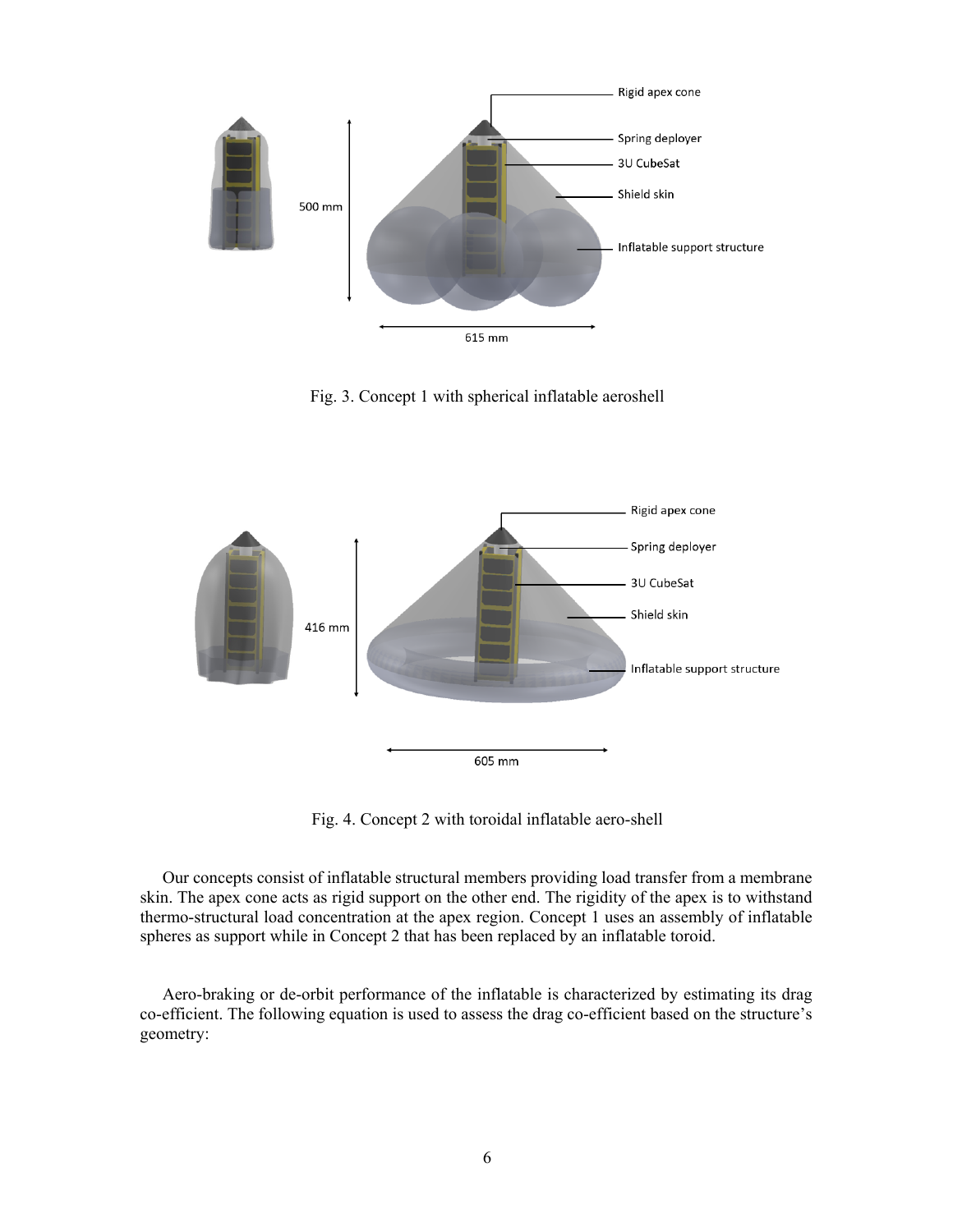$$
C_D = \alpha \left(\frac{4}{A} \int_S \cos^3 \phi dS\right) + \beta \left(2 + \frac{1}{A} \int_S \cos^2 \phi dS\right) + 2\gamma
$$
 (6)

 $\alpha$ ,  $\beta$  and  $\gamma$  represent relative fractions contributing to specular, diffuse and absorptive surfaces on the structure. Hence, the sum  $\alpha+\beta+\gamma$  equals 1.  $\Phi$  represents the angle between the structure's surface normal and velocity vector. Computed drag coefficient values were used to calculated obtained deceleration using (7).

$$
\Delta P_{rev} = -6\pi^2 \left( C_D A / m \right) \rho a^2 / V \tag{7}
$$

Here *ΔP* represents a change in orbital period for a circular orbit characterized by the CubeSats velocity V and mass m. The calculated loads are compared with expected structural behavior to understand their ability to maintain structural integrity. Table 2 shows estimated drag coefficients, ballistic coefficients and estimated orbit decay for a 3U CubeSat using both inflatable concepts with an estimated total mass of 4 kg.

| <b>Design Concept</b> | <b>Mass</b><br>(kg) | <b>Surface Area</b><br>(m <sup>2</sup> ) | Drag Co-effi-<br>cient | <b>Ballistic Co-efficient</b><br>(kg/m <sup>2</sup> ) |
|-----------------------|---------------------|------------------------------------------|------------------------|-------------------------------------------------------|
| 3U CubeSat            | 3.5                 | 0.01                                     |                        | 175                                                   |
| Concept 1             |                     | 0.248                                    | 2.667                  | 6.05                                                  |
| Concept 2             |                     | 0.346                                    | 2.7                    | 4.28                                                  |

Table 2. Comparison of braking concepts

The above table shows a dramatic decrease in ballistic co-efficient upon adding the inflatable structures onto the 3U CubeSat. This is due to much larger surface areas at very low additional mass. A larger drag coefficient is possible in thanks to an optimized spherical cone geometry. Based on calculated co-efficient values, we go on to calculate estimated de-orbit lifetimes for each case. Table 3 shows estimated orbit decay times from various altitudes of a circular orbit for both design concepts.

Table 3. Comparison of expected de-orbit times

| Altitude (km) | <b>Disposal Life-time (years)</b> |                  |           |  |
|---------------|-----------------------------------|------------------|-----------|--|
|               | <b>3U CubeSat</b>                 | <b>Concept 1</b> | Concept 2 |  |
| 400           |                                   | 0.05             | 0.045     |  |
| 500           |                                   |                  | 0.28      |  |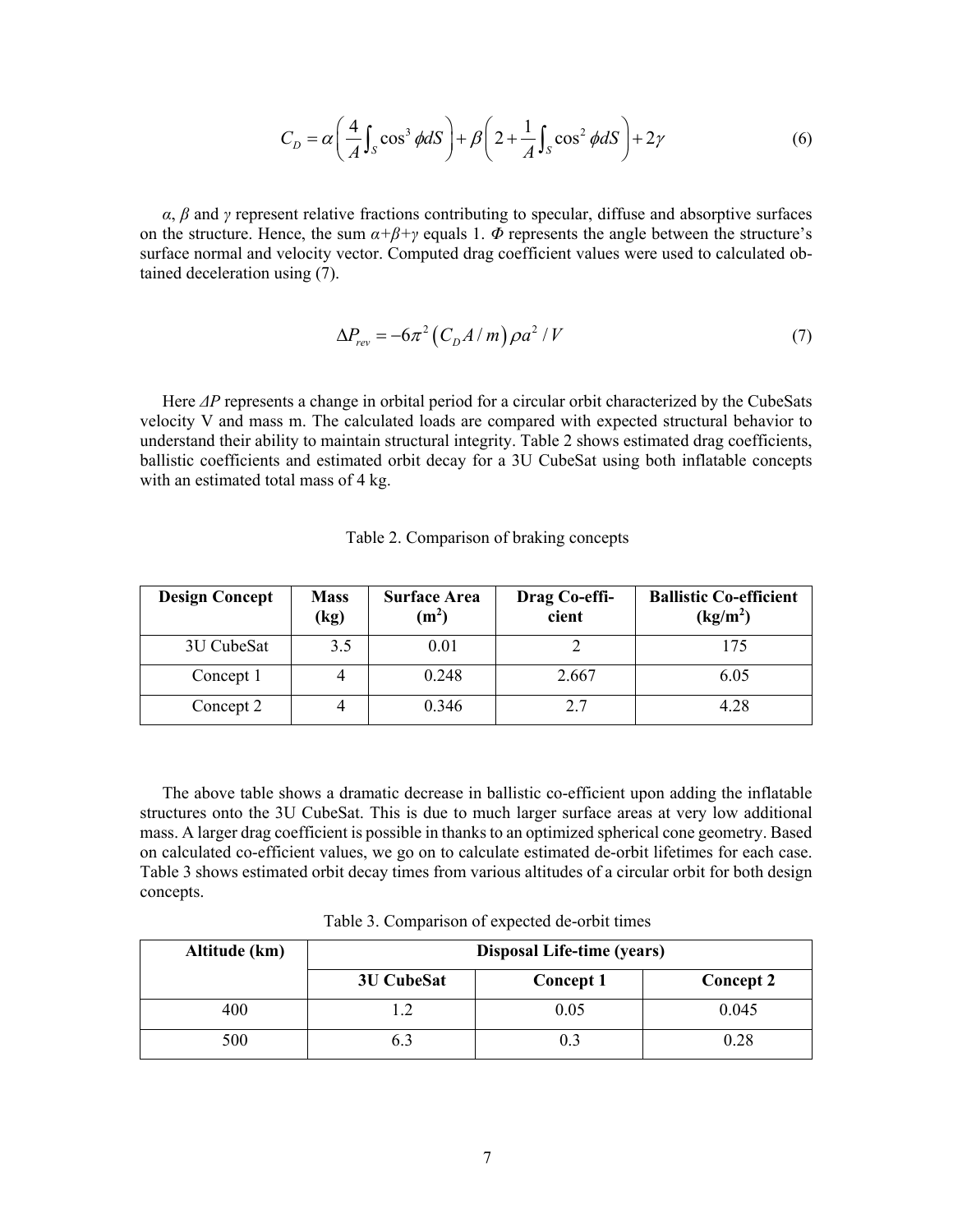| 600 | $\cap$ $\cap$<br>ن ک | $\sim$ $\sim$<br>1.30 | $\cdot\cdot$ |
|-----|----------------------|-----------------------|--------------|
| 700 | د∠∕                  | 0.4                   | $v \sim$     |
| 800 | د∠~                  | $\Omega$<br>18.9      | 1/0          |

## **4.0 INTEGRATED TETHER AND DRAG DEVICE CONCEPT**

Inflatables are excellent as de-orbit devices but not for capture of space-debris. This is due to their limited structural stiffness and susceptibility to puncture and damage. Tethers on the other hand can be constructed of highly toughened tensile fibers that have the ability to absorb the shock associated with the capture of large derelict objects. We propose an integrated CubeSat system consisting of a tether to facilitate debris capture and a drag device to facilitate debris disposal. Figure 5 shows a model of the proposed system.



Fig. 5. Concept 2 with toroidal inflatable aero-shell

Preliminary studies have shown that a Vectran fiber tether of approximately 2 meters length can be packaged into 0.2U of volume. Further, a drag device in the form of an inflated sphere of diameter 0.5m can be package into 0.3U volume. Based on these estimates, it is possible to package both these systems on board a 1U CubeSat bus. This configuration has been chosen as the baseline for our analysis.

#### **5.0 CONCLUSIONS**

Our work demonstrates design concepts for inflatable membrane drag devices on board small satellite and CubeSat platforms. First order estimates of expected drag enhancements show potential for this technology as a low-cost solution to on-orbit servicing. A drag device attached to potentially derelict spacecraft can vastly simplify the process of debris disposal. We also extend the concept to include an integrated tether system to capture debris of irregular geometry. Preliminary analysis shows the feasibility of such a system. Future work includes incorporating high-fidelity atmospheric models to estimate drag coefficients with greater accuracy. This would be used to further refine the structural design of the proposed concepts. The structural model will need modifications to incorporate thermal loads and thermal stress concentrations on the inflatable device. This will be followed by testing in a laboratory followed by testing under a relevant environment.